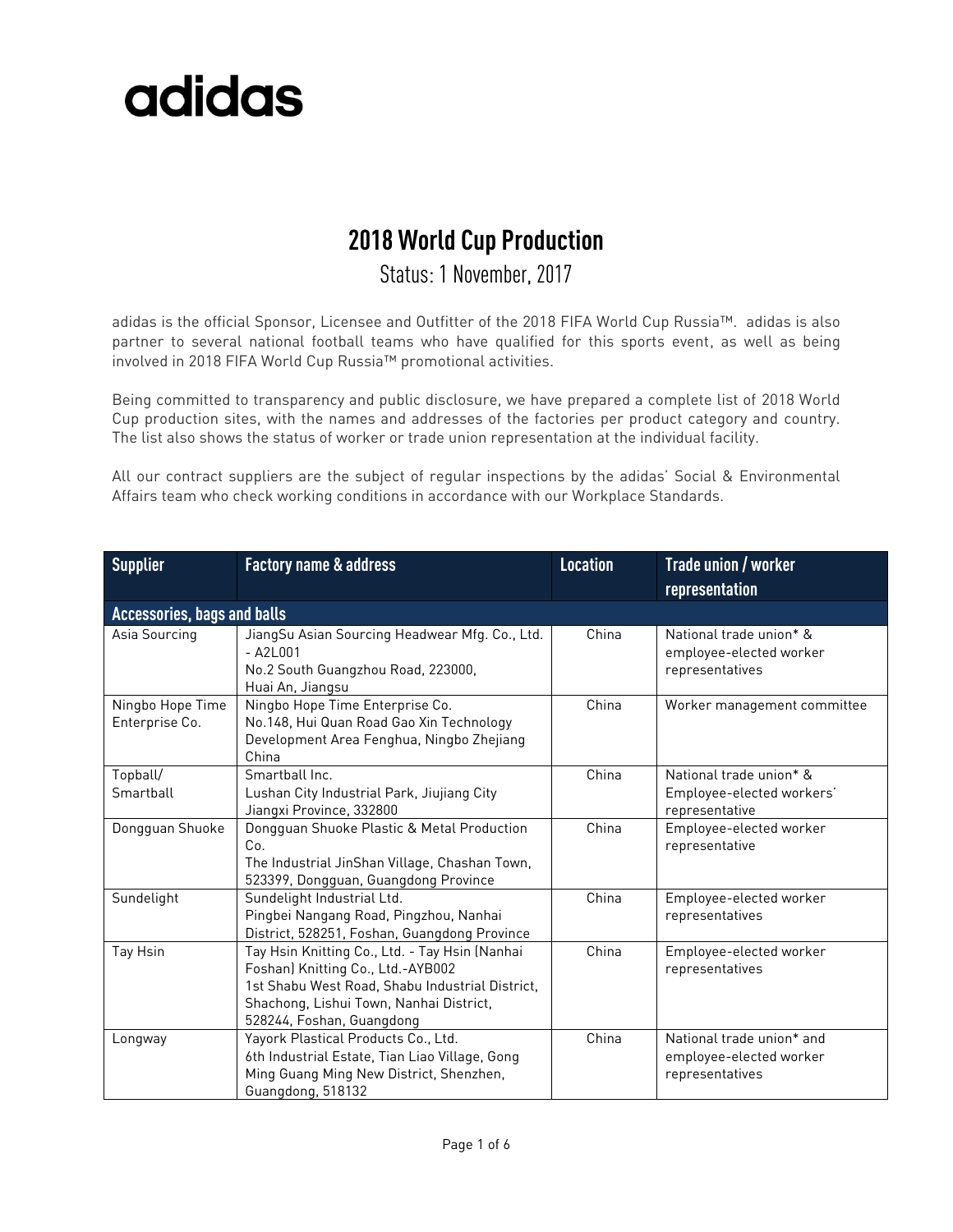| <b>Supplier</b>                    | <b>Factory name &amp; address</b>                                                                                                                     | <b>Location</b> | Trade union / worker                                                                                                                                                                                                           |
|------------------------------------|-------------------------------------------------------------------------------------------------------------------------------------------------------|-----------------|--------------------------------------------------------------------------------------------------------------------------------------------------------------------------------------------------------------------------------|
|                                    |                                                                                                                                                       |                 | representation                                                                                                                                                                                                                 |
| Accessories, bags and balls cont'd |                                                                                                                                                       |                 |                                                                                                                                                                                                                                |
| Supercap                           | Zhongshan Weili Textile Co, Ltd C/O Supercap<br>Ind. Co., Ltd.<br>The Second Ind. Estate San Xiang.<br>Zhong Shan. City, Guang Dong Province<br>China | China           | Employee-elected worker<br>representatives                                                                                                                                                                                     |
| Fritsche                           | Fritsche Accessories GmbH<br>Zeppelinstrasse 1<br>95233 Helmbrechts                                                                                   | Germany         | No trade union                                                                                                                                                                                                                 |
| Globalway                          | PT. Global Way Indonesia<br>Jalan Ahmad Yani, No. 214 Gedangan, Sidoarjo,<br>East Java                                                                | Indonesia       | LKS Bipartite (worker-<br>management institution) and one<br>active trade union                                                                                                                                                |
| Capital                            | Capital Sports Corp. (Pvt) Ltd.<br>Village Kopra, Wazirabad road, Sambrial,<br>Sialkot                                                                | Pakistan        | Worker management committee                                                                                                                                                                                                    |
| <b>Forward Gears</b>               | Forward Gear (Pvt.) Ltd.<br>Adda Sahowala Wazirabad Road, Sialkot                                                                                     | Pakistan        | Active trade union and worker<br>council                                                                                                                                                                                       |
| Forward Sports                     | Forward Sports (Pvt.) Ltd.<br>Adda Sahowala Wazirabad Road, Sialkot                                                                                   | Pakistan        | Active trade union and worker<br>council                                                                                                                                                                                       |
| Interloop                          | Interloop Limited<br>1 KM Khurrianwala - Jaranwala Road,<br>Faisalabad                                                                                | Pakistan        | Worker management committee                                                                                                                                                                                                    |
| Reklamapro                         | Reklamapro Limited Liability Company<br>Kavkazskiy blvd, 59, 115516                                                                                   | Russia          | No trade union, no worker<br>representative                                                                                                                                                                                    |
| Hopeland                           | Hope Land Enterprise Co., Ltd.<br>No.125 Alley 491, Sec.1, Liu Yin Road, Shin Lin<br>Tsun, Liu Yin Hsiang, Tainan, Taiwan                             | Taiwan          | Worker welfare committee                                                                                                                                                                                                       |
| Gelal                              | Gelal Corap Sanayi Ve Ticaret A.S<br>Akcaburgaz Mah. 117. Sok. No:2 34522<br>Esenyurt-Istanbul                                                        | Turkey          | Employee-elected worker<br>representatives                                                                                                                                                                                     |
| Longway                            | Longway Vietnam Company Limited<br>Lot HC1, Road 3, Xuyen A Industrial Park, My<br>Hanh Bac Communce, Duc Hoa District, Long<br>An Province           | Vietnam         | National trade union*                                                                                                                                                                                                          |
| <b>Top Ball</b>                    | Plus One Sports Company Limited<br>Street No.5, Song May Industrial Zone, Bac Son<br>Village, Trang Bom District                                      | Vietnam         | National trade union*                                                                                                                                                                                                          |
| Pungkook                           | Pungkook Saigon III Co., Ltd.<br>1A Quarter, An Phu Ward, Thuan An, Binh<br>Duong                                                                     | Vietnam         | National trade union*                                                                                                                                                                                                          |
| <b>Apparel</b>                     |                                                                                                                                                       |                 |                                                                                                                                                                                                                                |
| <b>Tessicot S.A</b>                | <b>Tessicot S.A</b><br>Dorrego 705 Cap. Fed. 1414<br><b>Buenos Aires</b>                                                                              | Argentina       | National trade union,<br>SETIA and AOT (Associacion Obra<br>Textil), based on work performed.                                                                                                                                  |
| RA Intertrading<br>S.A.            | RA Intertrading S.A.<br>Jose I. Rucci (ex Pilar) 3951 / 55<br>Villa Lugano<br><b>Buenos Aires</b>                                                     | Argentina       | National trade union;<br>Union de Cortadores, SETIA<br>(Sindicato dos Empleados Textiles<br>de la Industria y Afines), and<br>SOIVA (Sindicato Obrero de la<br>Industria del Vestido y Afines)<br>based on the work performed. |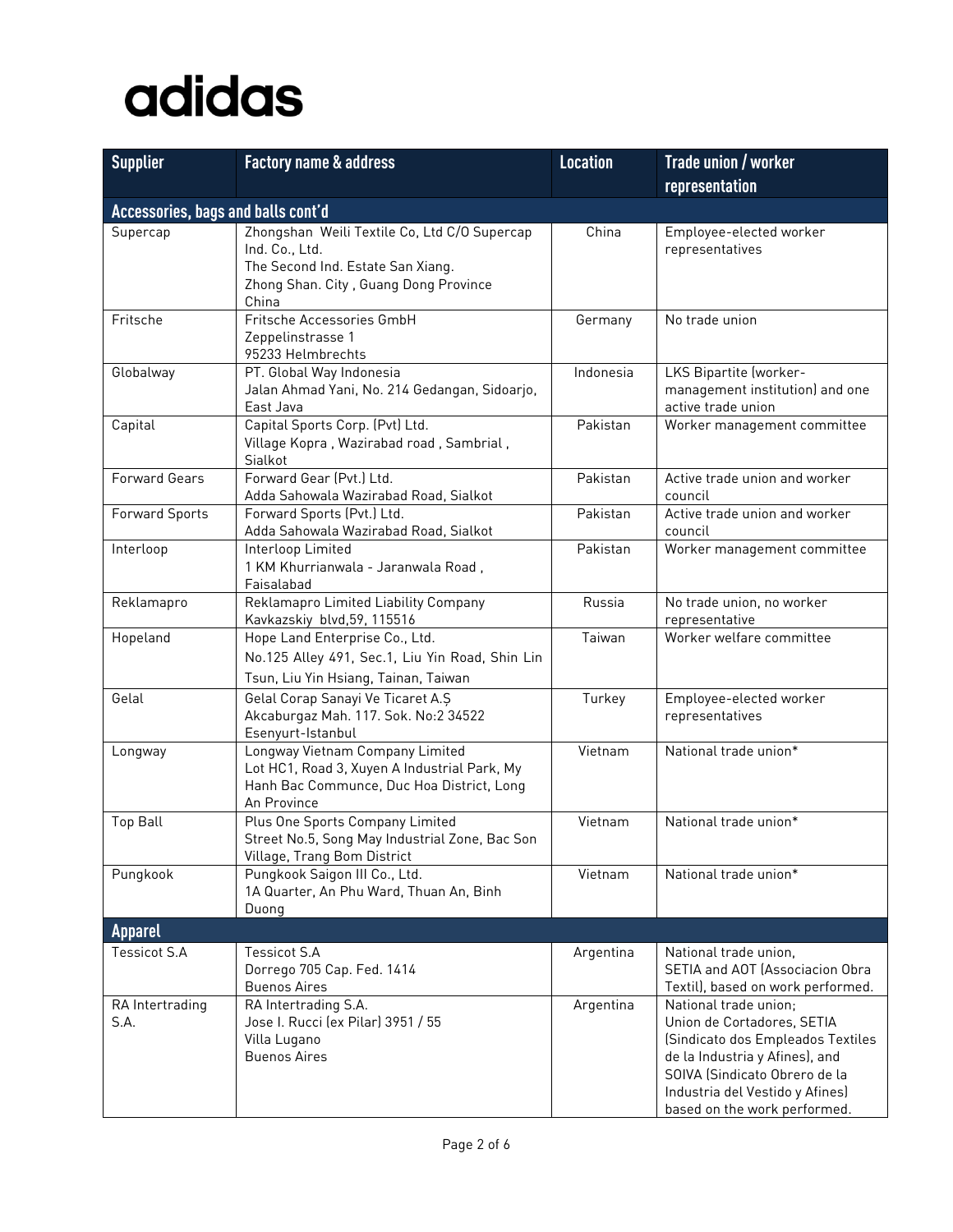| <b>Supplier</b>                                                 | <b>Factory name &amp; address</b>                                                                                                                                                                         | <b>Location</b> | Trade union / worker                                                                                                      |
|-----------------------------------------------------------------|-----------------------------------------------------------------------------------------------------------------------------------------------------------------------------------------------------------|-----------------|---------------------------------------------------------------------------------------------------------------------------|
|                                                                 |                                                                                                                                                                                                           |                 | representation                                                                                                            |
| Apparel cont'd                                                  |                                                                                                                                                                                                           |                 |                                                                                                                           |
| Karnaphuli Shoes<br><b>Industries Limited</b><br>(Garment Unit) | Karnaphuli Shoes Industries Limited (Garment<br>Unit)<br>Korean Export Processing Zone<br>Anwara, Chittagong, 4371                                                                                        | Bangladesh      | Workers Representation and<br><b>Welfare Committee</b>                                                                    |
| Youngone<br>Corporation                                         | Youngone (CEPZ) Ltd.<br>Plot No 03-16 Sector 2 Chittagong Export<br>Processing Zone 4100 Chittagong                                                                                                       | Bangladesh      | Workers Representation and<br><b>Welfare Committee</b>                                                                    |
| Bowker Asia Ltd.                                                | Bowker Garment Factory (Cambodia) Company<br>Limited<br>National Road No. 4 Phum Pong Teuk, Khum<br>Bek Chan, Srok Ang Snoul Kandal Province<br>Phnom Penh                                                | Cambodia        | Two unions: Union of Cambodia<br>Workers Leadership for Bowker;<br><b>Cambodian Alliance of Trade</b><br>Union for Bowker |
| <b>Buddies (MACAU)</b><br>Ltd.                                  | Daqian Textile (Cambodia) Co., Ltd.<br>Phum Trapaing Thloeng, Sangkat Chorm Chao,<br>Khan Dongkor, Phnom Penh                                                                                             | Cambodia        | Workers representative elected by<br>workers                                                                              |
| QMI Industrial Co.,<br>Ltd.                                     | Grand Twins International (Cambodia) PLC.<br>Phum Trapang Porc, Sangkat Chom Chao Khan<br>Porsenchey 12405 Phnom Penh                                                                                     | Cambodia        | Union Development for Garment<br><b>Workers of Grand Twins</b>                                                            |
| Sintex<br>International Ltd.                                    | Sportex Industry Co., Ltd.<br>National Road #5, Phum Spean Kpos, Sangkat<br>Kilometer #6, Khan Russey Keo,<br>Phonm Penh                                                                                  | Cambodia        | Two unions: Cambodia Worker<br>Relief Union; Workers' Union for<br>Development                                            |
| Trax Intertrade<br>Co., Ltd.                                    | Trax Apparel (Cambodia) Co., Ltd.<br>Phum Chong Thnal Khang Kert Sangkat Teuk<br>Thla 12102 Khan Sen Sok<br>Phnom Penh                                                                                    | Cambodia        | <b>Protection Workers Right</b><br>Independence Union (There is only<br>one local independent trade<br>union)             |
| Bowker Asia Ltd.                                                | Bowker Venture Garment factory (YunFu) Co<br>Ltd<br>Block A, Zhen Xing Industrial Park, Hekou<br>Chucheng,<br>Development District, Guangdong                                                             | China           | Employee-elected worker<br>representatives                                                                                |
| Bowker Asia Ltd.                                                | Bowker Yee Sing garment Factory (He Yuan)<br>CO. LTD<br>No. 380-388, He Yuan Wide Road, He Yuan,<br>Guangdong                                                                                             | China           | Employee-elected worker<br>representatives                                                                                |
| Buddies (MCO)<br>Ltd.                                           | Ningbo Shenzhou Knitting Co., Ltd. No.4<br><b>Garment Factory</b><br>Nan Hai Road No.26 Economical Technical<br>Development Zone 315800 Ningbo                                                            | China           | National trade union* &<br>employee-elected worker<br>representatives                                                     |
| Elite Investment<br>Worldwide Ltd                               | ELITE (CAMBODIA) CO., LTD<br>Manhattan(Svay Rieng) Special Economic Zone<br>National Road # 1, Sangkat Bavet Krong Bavet,<br>Svay Rieng Province                                                          | Cambodia        | Welfare committee that elected by<br>workers                                                                              |
| NK Apparel Co.,<br>Ltd.                                         | KKN Apparel Co., Ltd. (Single Member Private<br>Limited Company)<br>Neang Kok Koh Kong Special Economic Zone<br>Neang Kok Village, Pakklong Commune<br>Mondul Seyma District<br>Kaoh Kong, Cambodia 09000 | Cambodia        | Welfare committee that elected by<br>workers                                                                              |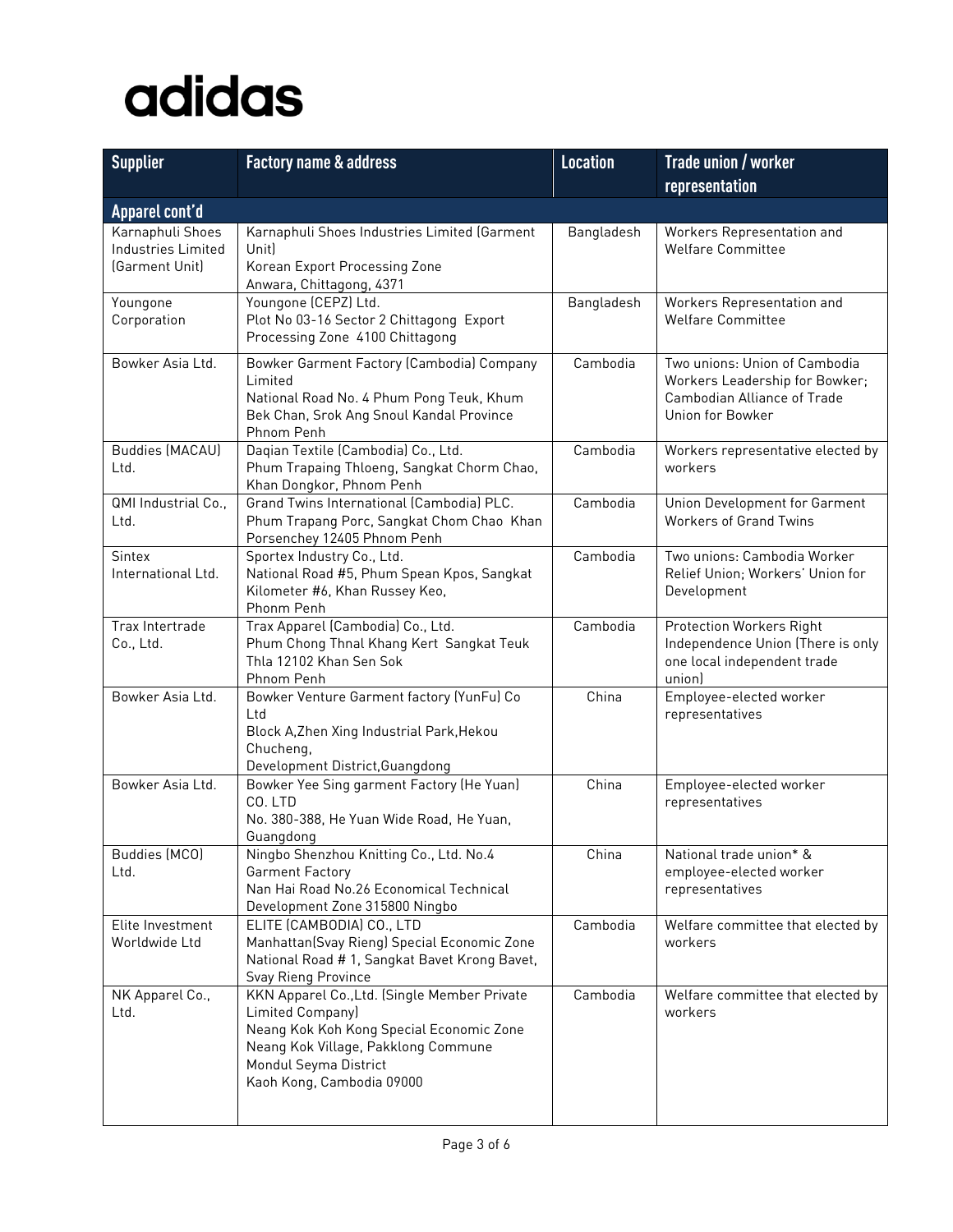| <b>Supplier</b>                                        | <b>Factory name &amp; address</b>                                                                                                                                                                                                    | <b>Location</b> | <b>Trade union / worker</b>                                                     |
|--------------------------------------------------------|--------------------------------------------------------------------------------------------------------------------------------------------------------------------------------------------------------------------------------------|-----------------|---------------------------------------------------------------------------------|
|                                                        |                                                                                                                                                                                                                                      |                 | representation                                                                  |
| Apparel cont'd                                         |                                                                                                                                                                                                                                      |                 |                                                                                 |
| Tung Mung Textile<br>Co., (Singapore)<br>Pte Ltd       | Papillion Textile (Cambodia) Co. Ltd. (building<br>#15]<br>Vattanak Industry Park, Building O<br>National Road No. 3<br>Phum Preysampor, Sangkat Kraing Pongror,<br>Khan Dangkor, Phnom Penh 12400                                   | Cambodia        | Welfare committee that elected by<br>workers                                    |
| Tung Mung Textile<br>Co., (Singapore)<br>Pte Ltd       | Papillion Textile (Cambodia) Co. Ltd. (building<br>#10]<br>Vattanak Industry Park,<br>National Road No. 3<br>Sangkat Kraing Pongror, Khan Dangkor<br>Phnom Penh 12400                                                                | Cambodia        | Welfare committee that elected by<br>workers                                    |
| Supertex, S.A.,                                        | Supertex, S.A.,<br>Carrera 35 No-10-707<br>Acopy Yumbo, Valle del Cauca                                                                                                                                                              | Colombia        | Workers Committee*                                                              |
| <b>JKPL</b>                                            | Jeans Knit Private Limited<br>Plot No. SW 9 & 10, Apparel Park, Industrial<br>Area, Plot No. SW 9 & 10 Arehalli Guddadahalli<br>Village, Doddaballapura Taluk 561203<br>Doddaballapura Doddaballapura, Bangalore -<br>Rural District | India           | Works & Grievance Committee                                                     |
| PT Tuntex<br>Garment<br>Indonesia                      | JL Raya Serang Km 18.8 Kp Cibadak Cikupa<br>Tangerang Banten Indonesia 15710                                                                                                                                                         | Indonesia       | LKS Bipartite (worker-<br>management institution) and two<br>active trade union |
| Industrias<br><b>Manufactureras</b><br>MYR S.A. de C.V | Industrias Manufactureras MYR S.A. de C.V,<br>Paseo Solidaridad #12325 Col CFE,<br>36660 Irapuato                                                                                                                                    | Mexico          | Workers Committee*                                                              |
| <b>Style Textile</b>                                   | Style Textile (PVT) Limited (Sundar), Plot # 143-<br>146 & 151-155, Sunder Industrial Estate, 53801,<br>Raiwind Road, Lahore                                                                                                         | Pakistan        | Workers Management Committee                                                    |
| Sintex<br>International Ltd.                           | Mactan Apparels Inc.1<br>Corner 5th St., 2nd Avenue Block C-6 Mactan<br>Economic Zone 6015 Lapu-Lapu                                                                                                                                 | Philippines     | Employee-elected worker<br>representatives                                      |
| Hirdaramani<br>Internat. Exports                       | Hirdaramani Mercury Apparel (Pvt) Ltd.<br>Ring Rode 1 IPZ Export Processing Zone 0112<br>Katunayake                                                                                                                                  | Sri Lanka       | Employee Council                                                                |
| NK Apparel Co.,<br>Ltd.                                | NB Apparel Co., Ltd.<br>183 Moo 8 Udonthani-Meunglei rd.<br>Meung, Nong Bua Lamphu<br>Nong Bua Lam Phu 39000                                                                                                                         | Thailand        | Welfare committee that elected by<br>workers                                    |
| NK Apparel Co.,<br>Ltd.                                | NK Apparel Co., Ltd.<br>Manjakiri Road 369, 370 Moo 4 Tumbol Ban<br>Toom Amphur Muang 40000 Khon Kaen                                                                                                                                | Thailand        | Welfare committee that elected by<br>workers                                    |
| Trax Intertrade<br>Co., Ltd.                           | Trax Intertrade Co., Ltd.<br>umbon Jung-Harn 61 Moo 5 Ampur Jung-Harn<br>45000 Roi Et                                                                                                                                                | Thailand        | Welfare committee that elected by<br>workers                                    |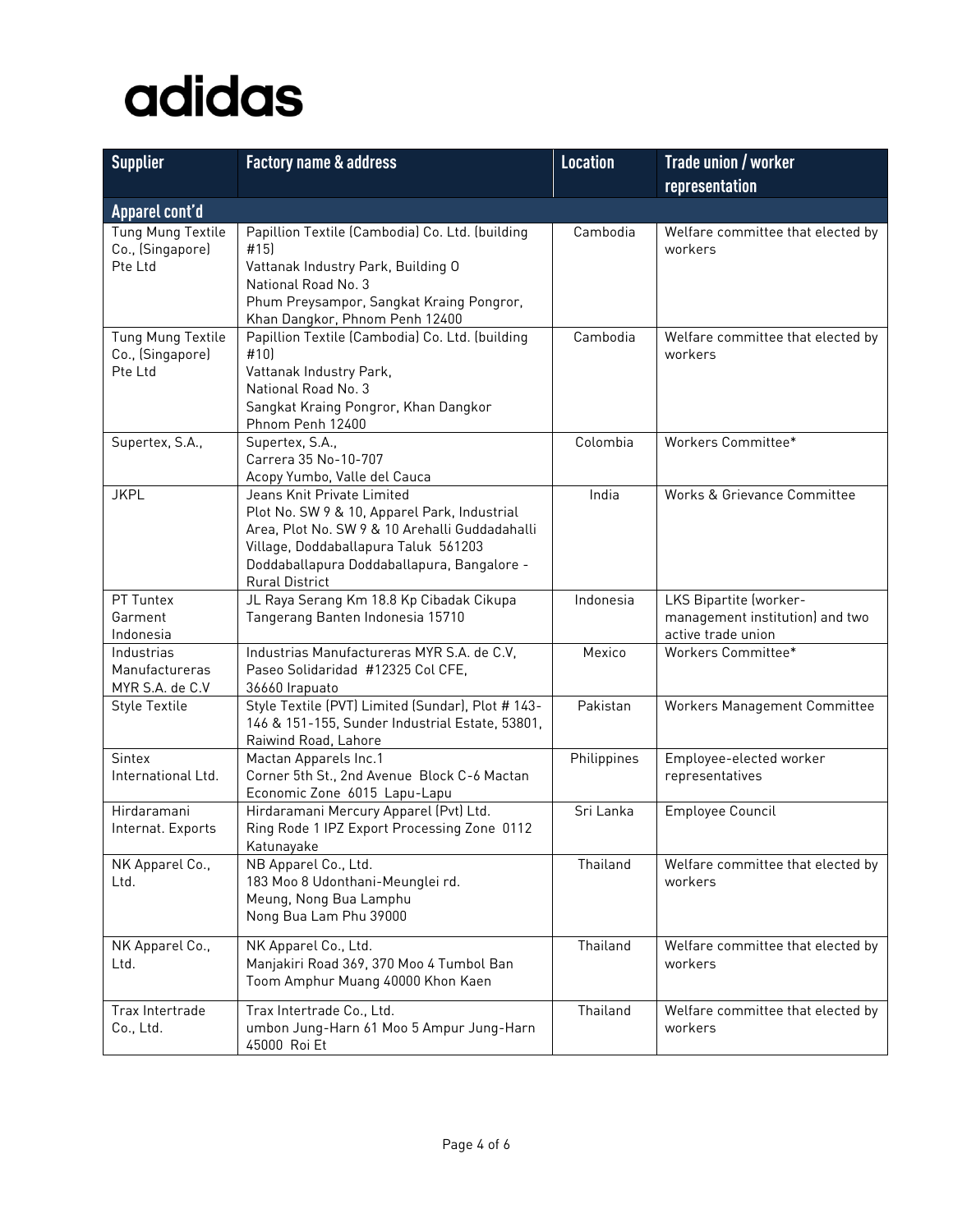| <b>Supplier</b>                                  | <b>Factory name &amp; address</b>                                                                                                                                             | <b>Location</b> | Trade union / worker                         |
|--------------------------------------------------|-------------------------------------------------------------------------------------------------------------------------------------------------------------------------------|-----------------|----------------------------------------------|
|                                                  |                                                                                                                                                                               |                 | representation                               |
| Apparel cont'd                                   |                                                                                                                                                                               |                 |                                              |
| Thong Thai Textile<br>Co., Ld.                   | VAS Garment (Thailand) Co., Ltd.<br>30 Moo 13, Kaeng Loeng Jan                                                                                                                | Thailand        | Welfare committee that elected by<br>workers |
| Arikbey                                          | Muang, Mahasarakham 44000<br>Akcaburgaz Mah. Ugur Mumcu Cad.no:47 B<br>Blok. 34552. Esenyurt. Istanbul                                                                        | Turkey          | Employee-elected worker<br>representatives   |
| Arikbey                                          | Gölkaşı Mah. Isparta Çevreyolu Cad. No:982 A<br>Beyşehir - Konya                                                                                                              | Turkey          | Employee-elected worker<br>representatives   |
| Trax Intertrade<br>Co., Ltd.                     | Alliance One Apparel Co., Ltd.<br>Giao Long IP Lot B1, B2, B5-B12 An Phuoc<br>Commune Chau Thanh District 43000<br>Ben Tre Province An Phuoc                                  | Vietnam         | National trade union*                        |
| Bowker Asia Ltd.                                 | Bowker (Vietnam) Garment Fty. Co., Ltd.<br>Lot K1, 2, 3, 4, ROAD 6, Dong An Industrial<br>Park, Thuan An Town, 65072 Binh Duong                                               | Vietnam         | National trade union*                        |
| Din Tsun<br>Holding Co., Ltd.                    | Din Sen Vietnam Enterprise Co., Ltd.<br>1A Hamlet the land Lot No.377, 478, 488<br>Nguyen Kim Cuong Hamlet Tan Thanh Tay<br>Commune 70000 Cu Chi District<br>Ho Chi Minh City | Vietnam         | National trade union*                        |
| Din Tsun Holding<br>Co., Ltd.                    | Din Sen Vietnam Enterprise Co., Ltd.<br>302 Hoa Binh Street, Hiep Tan Ward<br>Tan Phu District, Ho Chi Minh City                                                              | Vietnam         | National Trade union*                        |
| Din Tsun Holding<br>Co., Ltd.                    | Din Sen Vietnam Enterprise Co., Ltd.<br>Block B3, Block J1, J2 No D10/89Q National<br>Highway 1A, Tan Tao Ward<br>Binh Tan District, Ho Chi Minh City                         | Vietnam         | National trade union*                        |
| QVE                                              | Quang Viet (Tien Giang) Co., Ltd.<br>Tan Huong Industrial Zone Lot KI-1, 2 Tan<br>Huong Commune Chau Thanh District 82000<br><b>Tien Giang Province</b>                       | Vietnam         | National trade union*                        |
| <b>Tung Mung</b><br>International Pte<br>Ltd     | TMI (Vietnam) Co., Ltd<br>1365/1 National Road 1A, An Phu Dong ward,<br>District 12, Ho Chi Minh City                                                                         | Vietnam         | National trade union*                        |
| Tung Mung Textile<br>Pte.                        | Tung Mung Textile (Vietnam) Pte Ltd.<br>Tan Thuan Export Process Zone Road 18<br>District 7 70000 Ho Chi Minh City                                                            | Vietnam         | National trade union*                        |
| Tung Mung Textile<br>Co., (Singapore)<br>Pte Ltd | Tuntex Soc Trang Viet Nam Co., Ltd.<br>Plot H, An Nghiep Industrial Zone<br>An Hiep Commune, Chau Thanh district<br>Soc Trang 950000                                          | Vietnam         | National trade union*                        |
| <b>Footwear</b>                                  |                                                                                                                                                                               |                 |                                              |
| Perchet Argentina<br>S/A                         | Perchet Argentina S.A.<br>Ruta Nacional nº 5, KM 160,5 - Parque<br>Industrial de Chivilcoy, Chivilcoy, Provincia de<br>Buenos Aires - Zip Code 6620                           | Argentina       | National trade union                         |
| Paquetá Calçados<br>Ltda                         | Paqueta Calcados S.A.<br>15 de Novembro Str, 407 - B. São Francisco.,<br>Pentecoste - Ceará - Zip Code: 62.640-000                                                            | <b>Brasil</b>   | Trade union                                  |